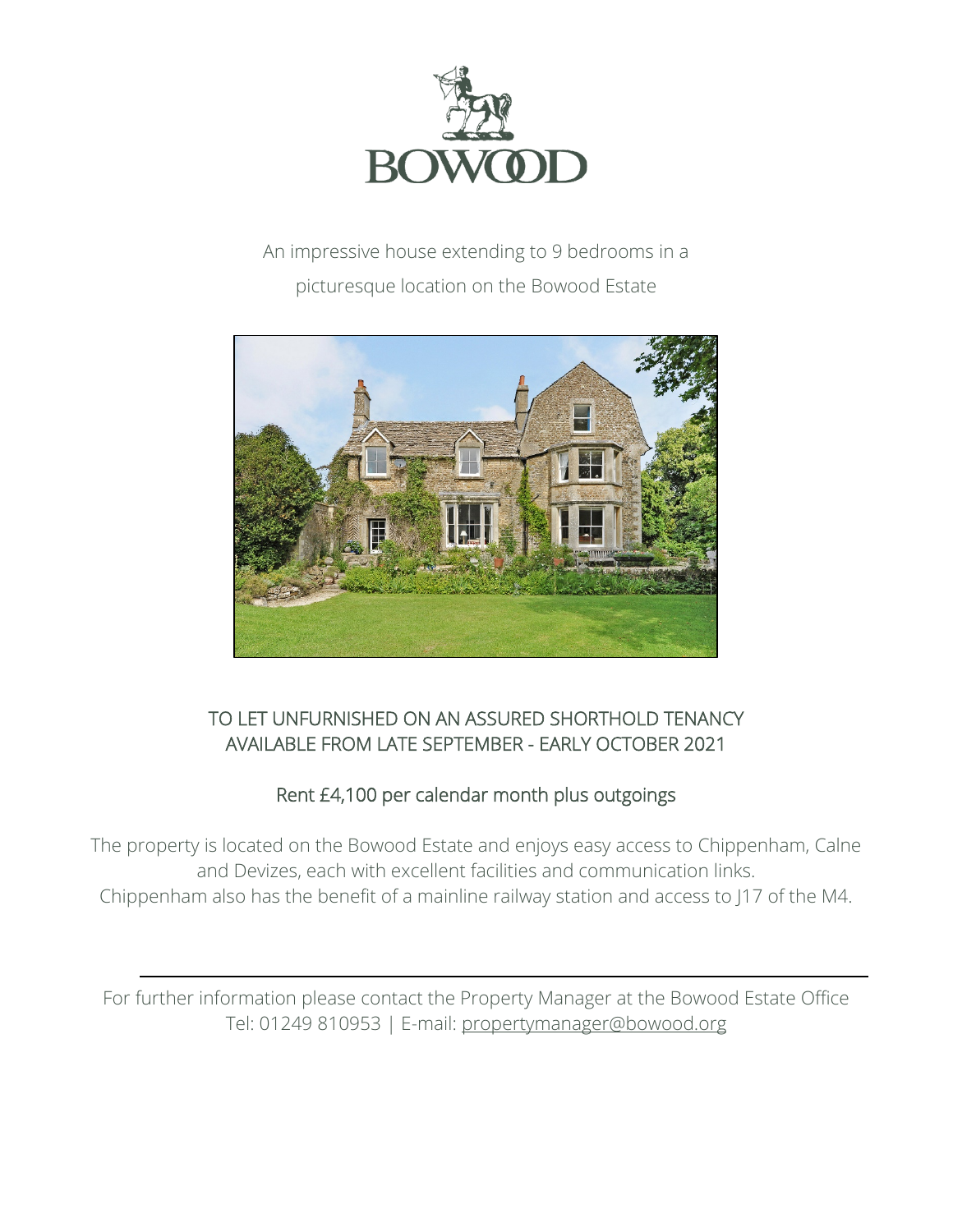

### SITUATION AND DESCRIPTION

An attractive and traditional three storey Estate property. The house benefits from generous ceiling heights in the reception rooms and the first floor bedrooms. The property retains a wealth of period features including sash windows, original fireplaces and cornicing, and is tastefully decorated throughout.

On the first floor there is a master bedroom suite with bathroom and dressing room, four further double bedrooms, a shower room and a bathroom. The top floor consists of four further bedrooms and a bathroom.

The property has the benefit of a large and private garden, tennis court, swimming pool, off road parking and significant storage.

The accommodation is arranged on two floors and comprises:

- Entrance Hall
- Library with adjoining study
- Dining Room
- Drawing Room
- Kitchen/breakfast room with Aga
- Utility Room
- Larder
- Downstairs Cloakroom
- Master bedroom suite
- 8 further bedrooms
- 3 further bathrooms
- Cellar
- Studio ideal for use as a home office or gym
- Heated outdoor swimming pool
- Tennis court
- Garage
- Outbuildings, stores and stables
- Gardens of approximately 3 acres
- Adjoining paddocks, available by separate negotiation